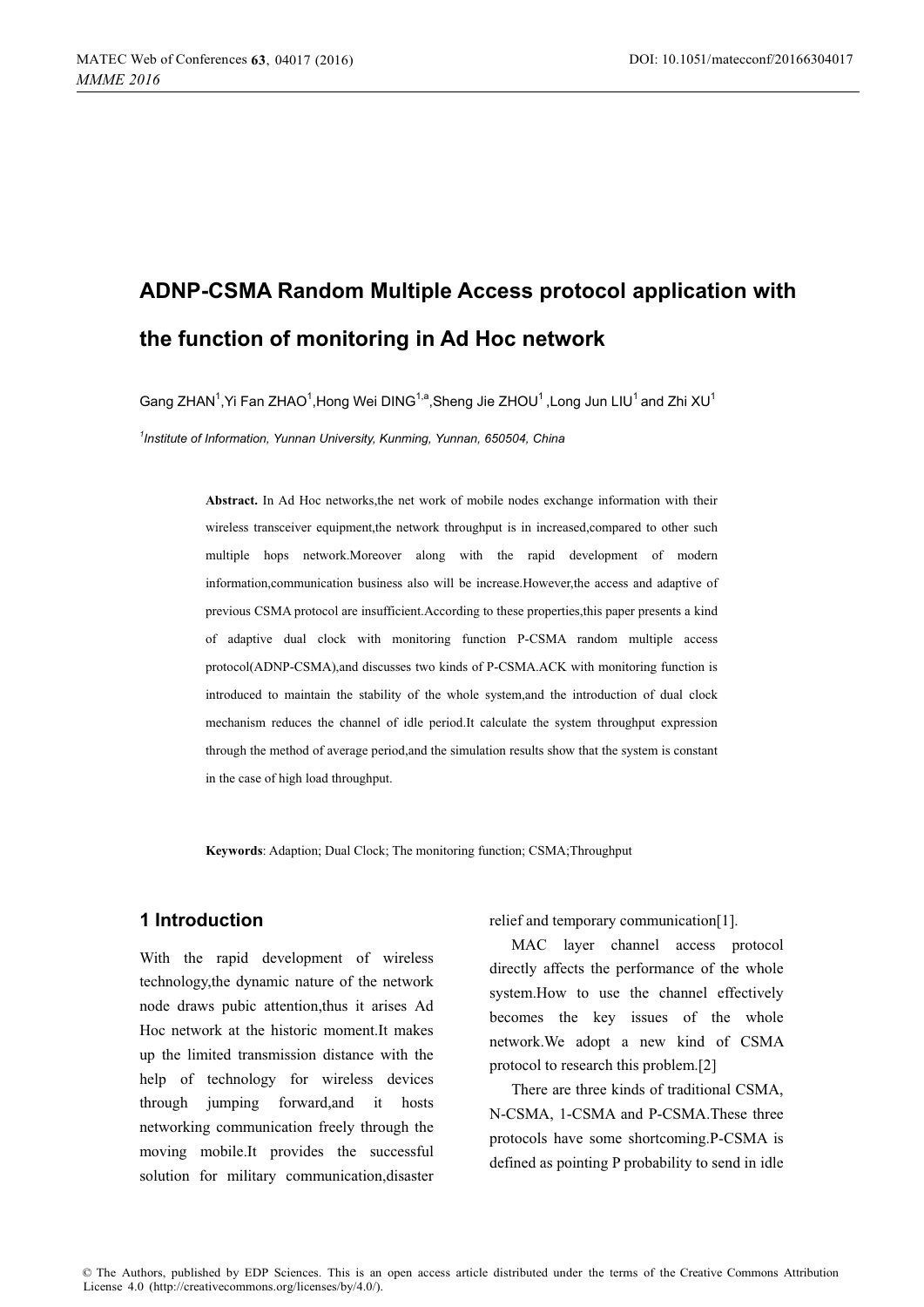time,and retreating in the probability of 1-P.When a packet arrives in busy time,there is two cases following:P-insist in idle period with non-insist in busy period CSMA and P-insist in idle period with 1-insist in busy period CSMA.Paper 2 discusses P-insist in idle period with 1-insist in busy period CSMA,and we call it 1P-CSMA.When the P equals to 1,it becomes 1-insist CSMA.We discuss the protocol in the circumstance of P-insist in idle period with non-insist in busy period CSMA,and we called it NP-CSMA.[3]

We need the data of each node,however,the nodes only send data in the access channel,and it can not know that the data is transmitted to the right recipient.If it adds a monitoring information section(ACK) at the end of each packet,then we called it P-CSMA protocol with the function of monitoring.After adding a monitoring information,the system will be able to know about the sending information group and channel.The monitoring information plays an oversight role,and this is an important improvement.It obtain a monitoring of the whole system with little throughput loss.<sup>[4]</sup>

The system uses discrete clock to control channel.If arriving a packet,it begins to send in next sequence.If arriving a packet in idle period,it also begins to send in next sequence of idle period,thus it wastes the channel utilization.If it uses continuous clock control in idle period.When it arrives a packet in a sequence of idle period,the packet do not have to wait for the beginning of the sequence to send,then sends immediately.Such control principle reduces the average length of idle period,and increases the average length of the transmission period.It is helpful to increase the throughput of the whole system.[5]

# **2 The analysis of the proposed protocol**

#### **2.1. The analysis of ACK mechanism**

The channel of P-CSMA with ACK random

multiple access protocol is shown in Figure 1.[6]



**Figure.1** The channel of P-CSMA with ACK random multiple access protocol

The transfer cycle divided into three parts,the packet reached 1,transmission delay a,and the ACK with the function of monitoring

In this model,there will be three random events:

Event that information packets are sent successfully(*U* events).

Event that information packets collide with each other(the collision appears, *B* events).

Event that there are no information packets in the channel arrive,the channel is idle(*I* events).[7]

Supposing we put the *B* events and *U* events as *BU* events,so the channel appears on two event,*I* events and *BU* events(we called busy events).

Before the mathematical analysis of channel,we make the following assumptions:[8]

1.The channel access method is MAC control protocol of random multiple access,and there will be independent of process parameters for *G* poisson process;

2.The length of idle time sequence is a in the channel,and the length of sending packet time sequence is 1;

3.The channel is assumed to be the ideal state,and no noise channel;

4.The collision packet will be retransmitted at a certain moment,and the retransmitted packet has no effect on channel arrival process;

5.The length of ACK with the monitoring

function is  $\tau_A$  ( $\tau_A = a$ );

DOI: 10.1051/matecconf/20166304017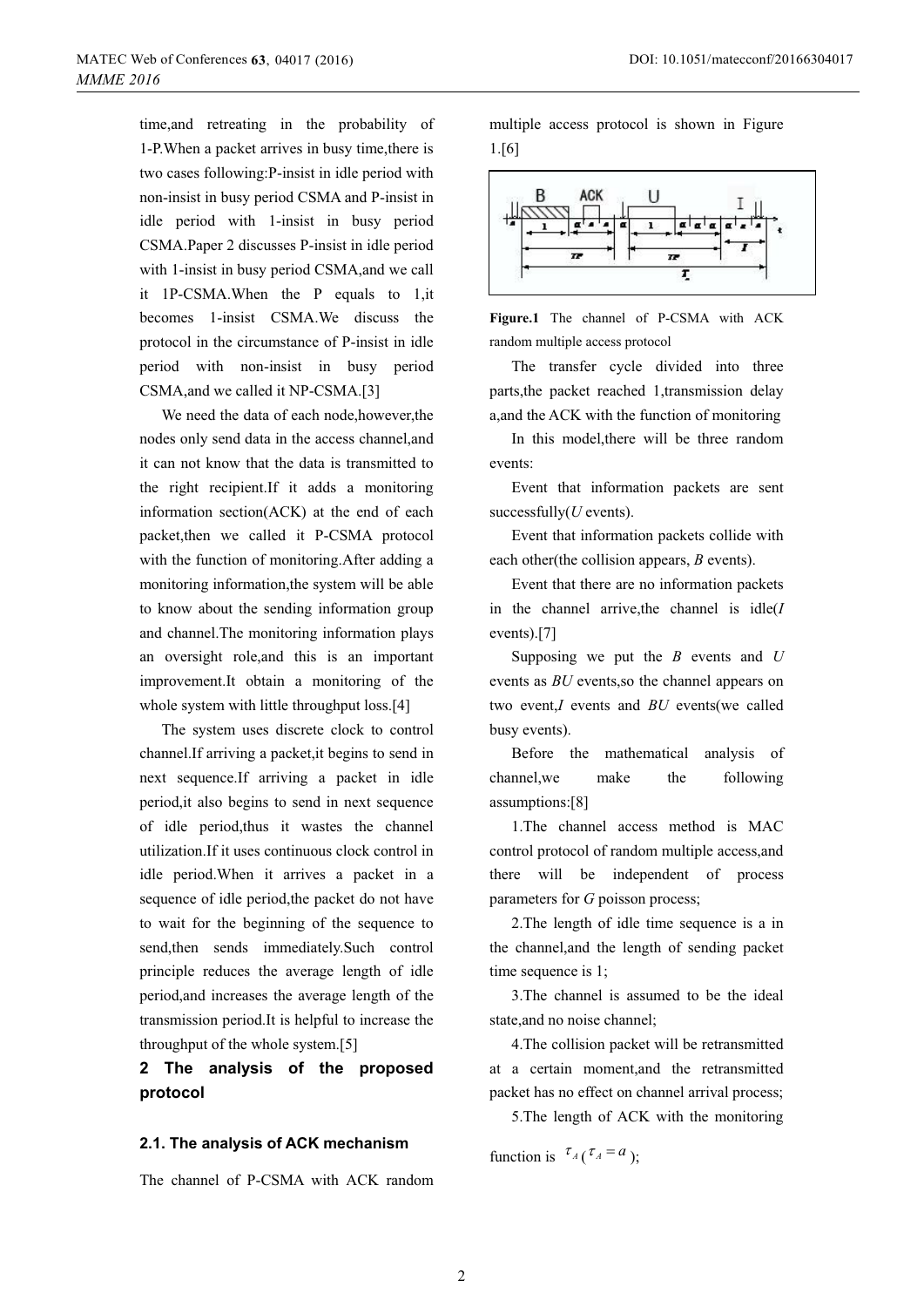In a idle period,the probability of no reaching packet in the channel is:

$$
q_0^0 = e^{-apG}
$$
 (1)

In a idle period,the probability of a reaching packet in the channel is:

$$
q_0^1 = apGe^{-apG}
$$
 (2)

In a cycle,the probability of continuous *i*  idle events is:

$$
P(NI = i) = (e-apG)i
$$
\n(3)

In a cycle,the probability of continuous *j BU* events is:

$$
P(N_{BU} = j) = (1 - e^{-apG})^j
$$
 (4)

In a cycle,the probability of continuous *i I* events and *j BU* events is:

$$
P(NI = i, NBU = j) = (e-apG)i (1 - e-apG)j
$$

(5)

The averages length of *i* continuous *j*  events in a cycle is:

$$
E(I) = a \sum_{i=1}^{n} \sum_{j=1}^{n} ip(N_I = i, N_{BU} = j) = \frac{a}{1 - e^{-apG}}
$$
\n(6)

The averages length of *j* continuous *BU* events in a cycle is:

$$
E(BU) = (1 + 2a + \tau_A) \sum_{i=1}^{n} \sum_{j=1}^{n} j p(N_i = i, N_{BU} = j)
$$

$$
= \frac{1 + 2a + \tau_A}{e^{-apG}}
$$
(7)

The averages length of information packet transmitted successfully is:

$$
E(U) = \frac{q_0^1}{1 - q_0^0} = \frac{\text{ap} Ge^{-apG}}{1 - e^{-apG}}
$$
\n(8)

The throughput of P-CSMA random multiple access protocol with ACK mechanism is:

$$
S = \frac{E(U)}{E(I) + E(BU)}\tag{9}
$$



 **2.2. The analysis of dual clocks mechanism** 

When the system is idle,the system uses continuous-time control strategy.And if the system is busy,the system uses discrete-time control strategy.[9]

The period of idle time sequences obeys the geometric distribution of the mean:

$$
E[N] = \frac{1}{1 - e^{-apG}}\tag{10}
$$

the normalized probability of a reaching packet in a time sequence is:

$$
P_{I_1} = \frac{apGe^{-apG}}{1 - e^{-apG}}
$$
\n(11)

The normalized probability of two or more reaching packets in a time sequence is:

$$
P_{I_2} = \frac{1 - apGe^{-apG} - e^{-apG}}{1 - e^{-apG}}
$$
\n(12)

Because the reaching pockets in idle period will interrupt the idle period,so we can take the middle point of the mean.The averages length of *I* events is:

$$
E(I) = \left(\frac{1}{1 - e^{-apG}} - 1\right)a + \frac{a^2 pGe^{-apG}}{2(1 - e^{-apG})} + \frac{(1 - apGe^{-apG} - e^{-apG})a}{2(1 - e^{-apG})}
$$

$$
= \frac{(1 + e^{-apG})a}{2(1 - e^{-apG})}
$$
(13)

The throughput of the dual clocks P-insist CSMA random multiple access protocol with ACK mechanism is:

$$
S = \frac{E(U)}{E(I) + E(BU)}
$$
(14)  
= 
$$
\frac{apGe^{-apG}}{1 - e^{-apG}}
$$
  
= 
$$
\frac{a(1 + e^{-apG})}{2(1 - e^{-apG})} + \frac{1 + 2a + \tau_A}{e^{-apG}}
$$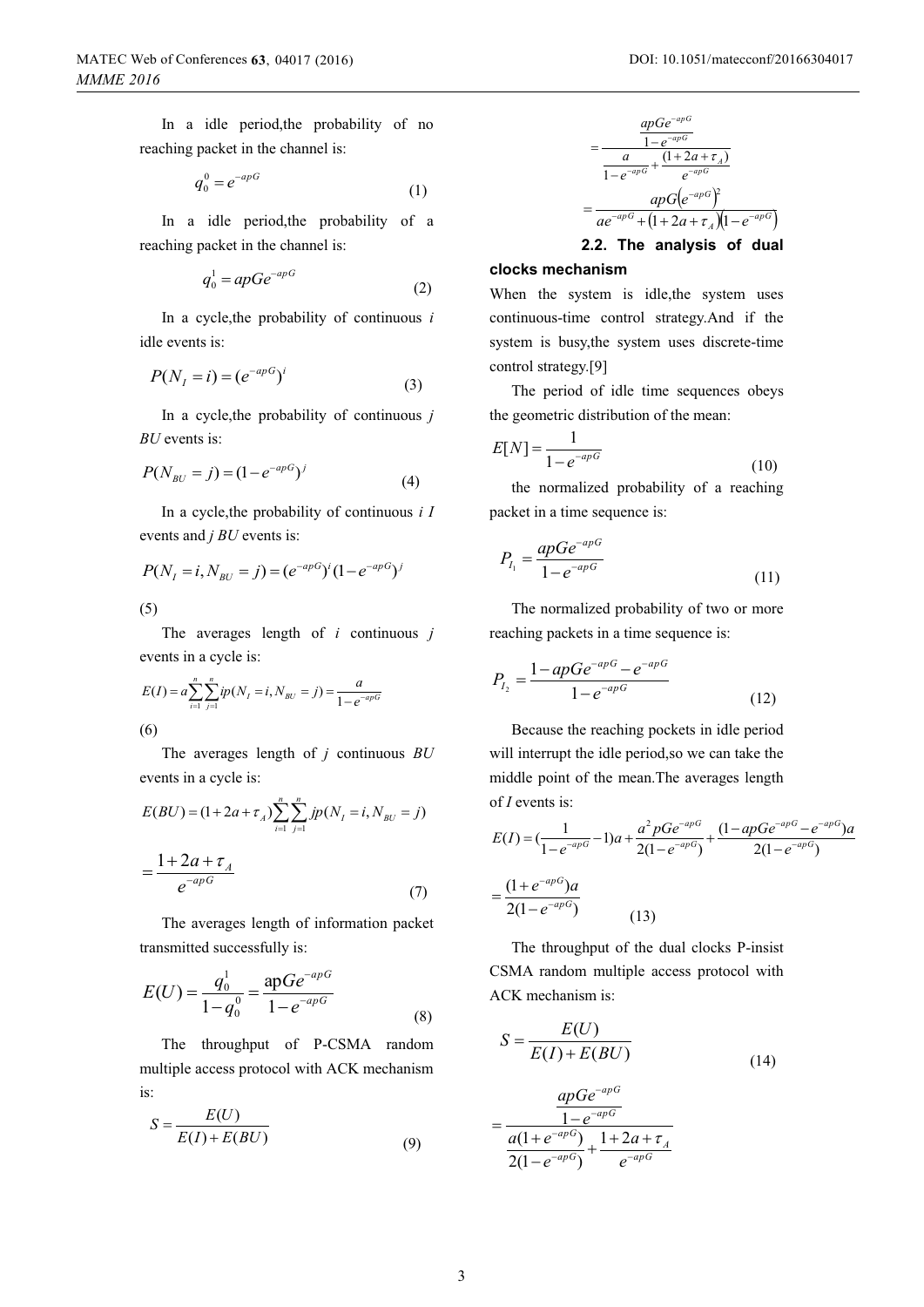$$
=\frac{2apG(e^{-apG})}{ae^{-apG}(1+e^{-apG})+2(1-e^{-apG})(1+2a+\tau_A)}
$$

# **2.3. The analysis of the adaptive mechanism**

The above is throughput expression.In order to realize the adaptive function,we need to adjust the size of the *P* according to the system load value,namely to *P* derivative:[8]

$$
\frac{dS}{dP} = 0\tag{15}
$$

Due to that getting for nonlinear equations,we obtain approximate solution by adopting the method of Newton type.

When the condition of light load  $G \in (0,2]$ , the probability *P* is 1. When the load increases slowly, probability *P* also corresponding reduces.We get the approximate solution of the probability *P* by adopting the piecewise idea to obtain the maximum throughput case. Supposing the relationship between *P* and *G* is:

$$
P = \frac{1}{\beta \times G} \qquad (16)
$$

*P* and *G* combination cases can be drawn from  $\beta$  value:

$$
P|_{MAX} = \begin{bmatrix} 1 & G \in (0,2] \\ \frac{1}{0.5G} & G \in (2,3] \\ \frac{1}{0.333G} & G \in (3,5] \\ \frac{1}{0.2G} & G \in (5,8.5] \\ \frac{1}{0.1G} & G \in (8.5, \infty) \end{bmatrix}
$$

### **3 Simulation results and analysis**

With the simulation tool MATLAB R2014a, the simulation results are shown in Figure 2 to

#### 5, in case a=0.1.



**Figure.2** The comparison of several different CSMA

In the Fig.2,compared to DNP-CSMA, NP-CSMA, 1-CSMA,NP-CSMA with ACK, P-CSMA, when P=0.5,1P-CSMA reached the maximum throughput rate at 1.8 G,but NP-CSMA reached the maximum throughput rate at 4 G.Moreover NP-CSMA maximum throughput rate is bigger than 1P-CSMA.When G=6, 1P-CSMA throughput rate is 0,but NP-CSMA throughput rate would be 0 after 20 G.DNP-CSMA reduced idle time sequence,so the throughput rate increases a bit. NP-CSMA with ACK adds the monitoring fields,so the throughput rate decreases a bit.



**Figure.3** The throughput rate of DNP-CSMA with different P

In the Fig.3, it can be seen that DNP-CSMA in different P effects the throughput rate of the system.

With the increase of *P*,the probability of success that the sites send information packets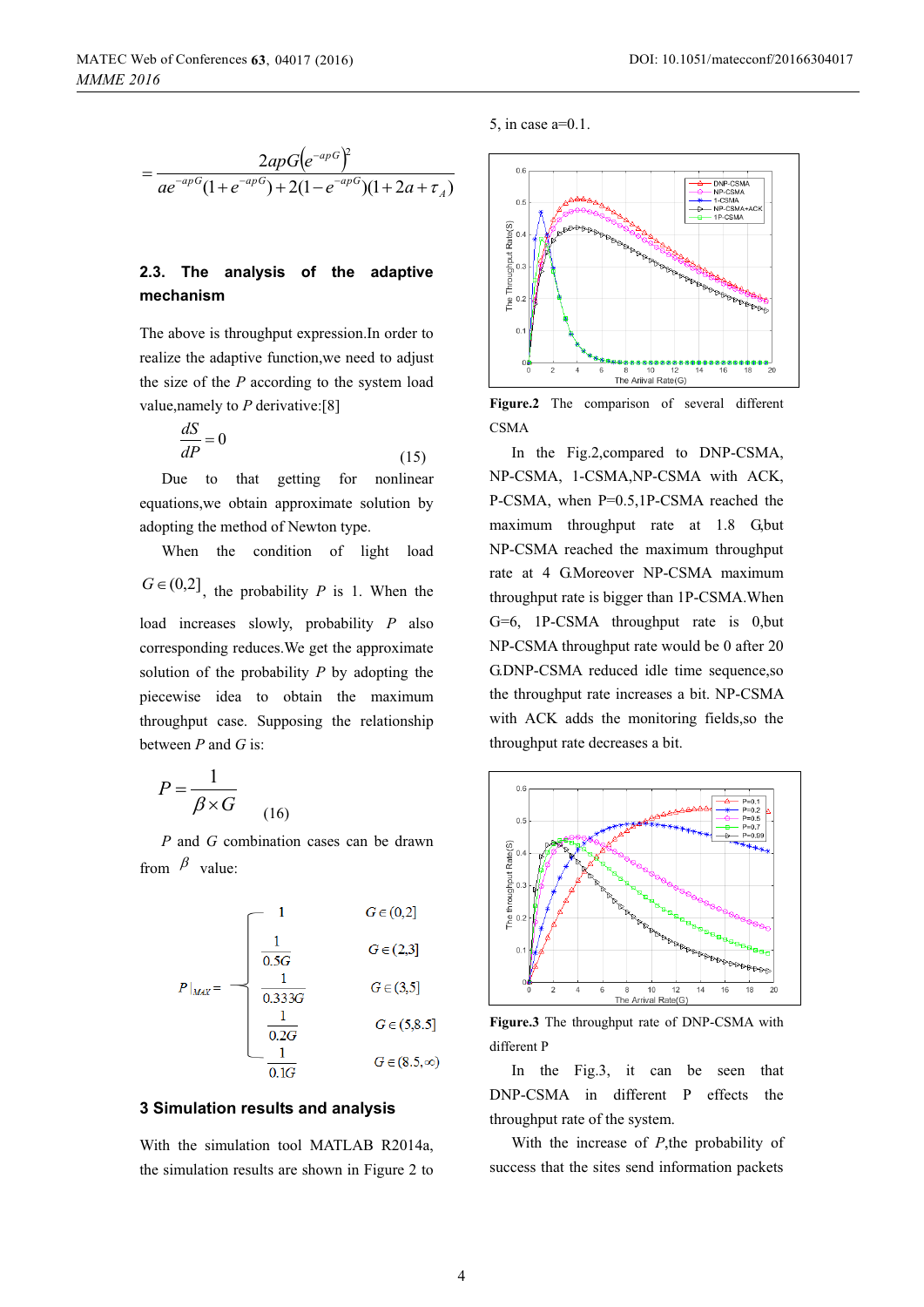in idle channel also grows,and the channel utilization increases, so the throughput rate of the system increases.However with the rapid of information packets arrival rate *G*, the system throughput rate also fells rapidly,finally tends to zero.

So we can improve performance of the system by controlling *P*. If we find the critical point, it will reach maximum throughput rate of the system.Then this reminds us of the adaptive mechanism.



**Figure.4** The throughput rate of ADNP-CSMA In the Fig.4,after adding the adaptive mechanism, the system throughput rate is stable in arrival rate G reaching 30,and then with the increase of load, the system throughput is to maintain a constant value,so the system turns into a steady state.

In the adaptive system, the probability P in the whole process can be dynamic adjustment according to the circumstance of network load to make the optimal throughput rate.This mechanism can ensure that the throughput rate can still maintain large under the heavy load network.



**Figure.5** The comparison of several different CSMA when P=0.3

In the Fig.5,compared to ADNP-CSMA, DNP-CSMA, NP-CSMA,1-CSMA,NP-CSMA with ACK, P-CSMA,N-CSMA,the throughput rate of ADNP-CSMA is better than NP-CSMA's and 1P-CSMA's. For N-CSMA,although in case of light load, the throughput rate of N-CSMA is higher than ADNP-CSMA's, however, with the arrival rate increasing N-CSMA's throughput rate reduces, finally turns zero,and ANDP-CSMA's throughput rate is stabilize after arrival rate G is 30. Therefore, the new protocol for network has more advantages in heavy load.

## **4.Conclusions**

In this paper, ADNP-CSMA protocol is proposed on the basis of traditional CSMA protocol, which distinguishes between NP-CSMA and 1P-CSMA. Moreover the Dual Clock mechanism and the function of monitoring mechanism are put forward, increasing the throughput rate and maintaining the stability of the system. After introducing the adaptive function, the system can dynamic adjustment to send probability P according to the weight of the load. It is ensure that the system can still maintain high throughput rate in case of heavy load,and it improves the performance of the wireless communication system. At the same time, the simulation experimental results show the consistency and the rationality of the theoretical analysis and